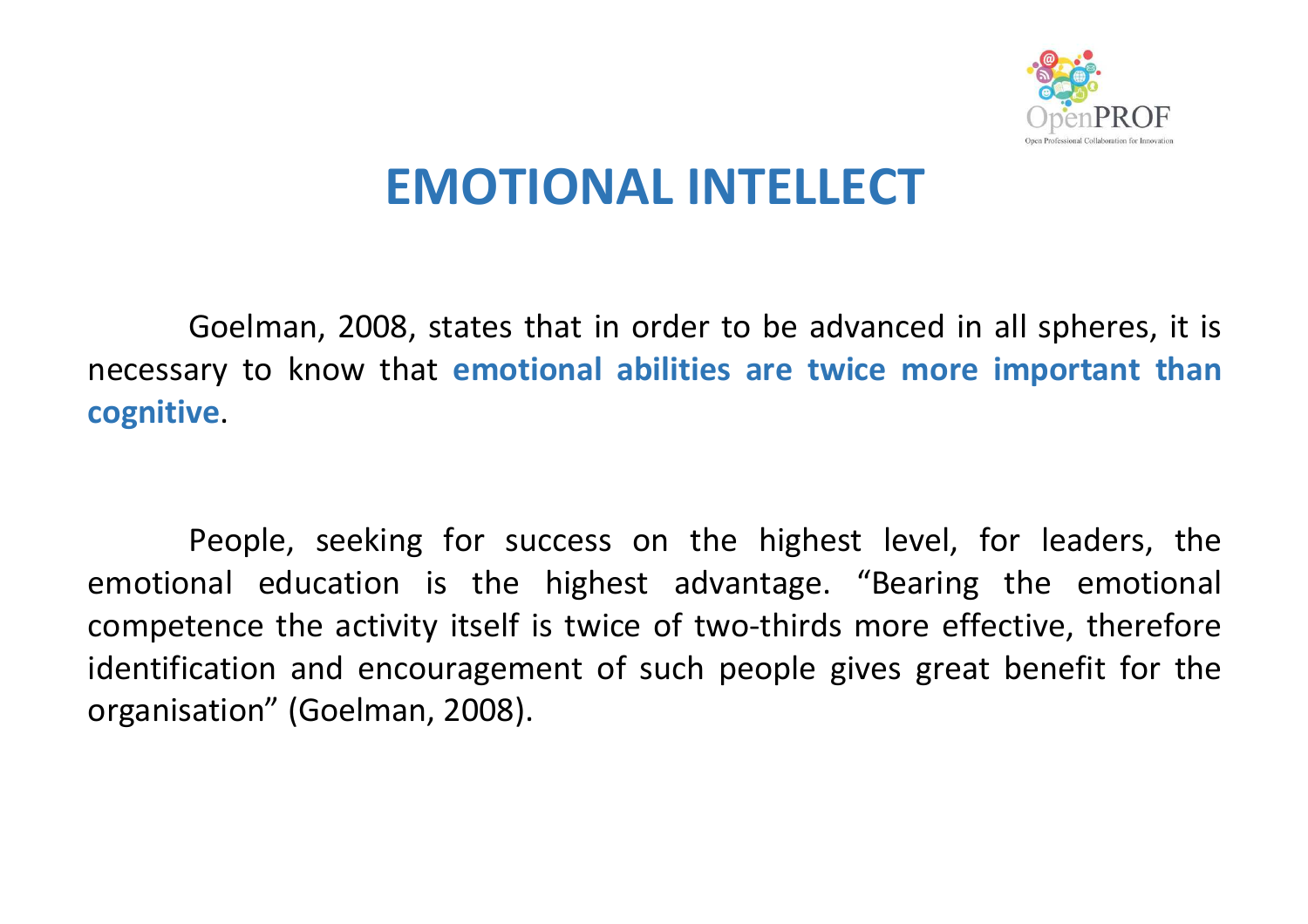

Emotional intellect theory disturbs people that link the own success strategy with the mental intellect only. "For example, upon implementation of the metal (IQ) test, a human being can get 10 points from 10, but he may be unable to communicate and get only 2 points from emotional (EQ) intellect test. Such a person may try to compensate this disadvantage overstressing the own mental intellect" (Covey, 2007).

Goelman, 2008, presents an example that indicates that people with a high intellect coefficient sometimes act very badly: "One of the best students at Florida Coral Springs School Jason, studying of level A, attacked his Physics teacher with a knife, because the latter evaluated his work by 80 points and that corresponded to level B. A court discharged him admitting he had lost control during the event" (Goelman, 2008).

Response to a question, what a clever boy could do such a stupid act should be linked with the fact that the learning abilities have not much in common with emotional life. **A high IQ does not guarantee success in life** and ensures as much as 20 percent of the life success; other part is affected by other factors.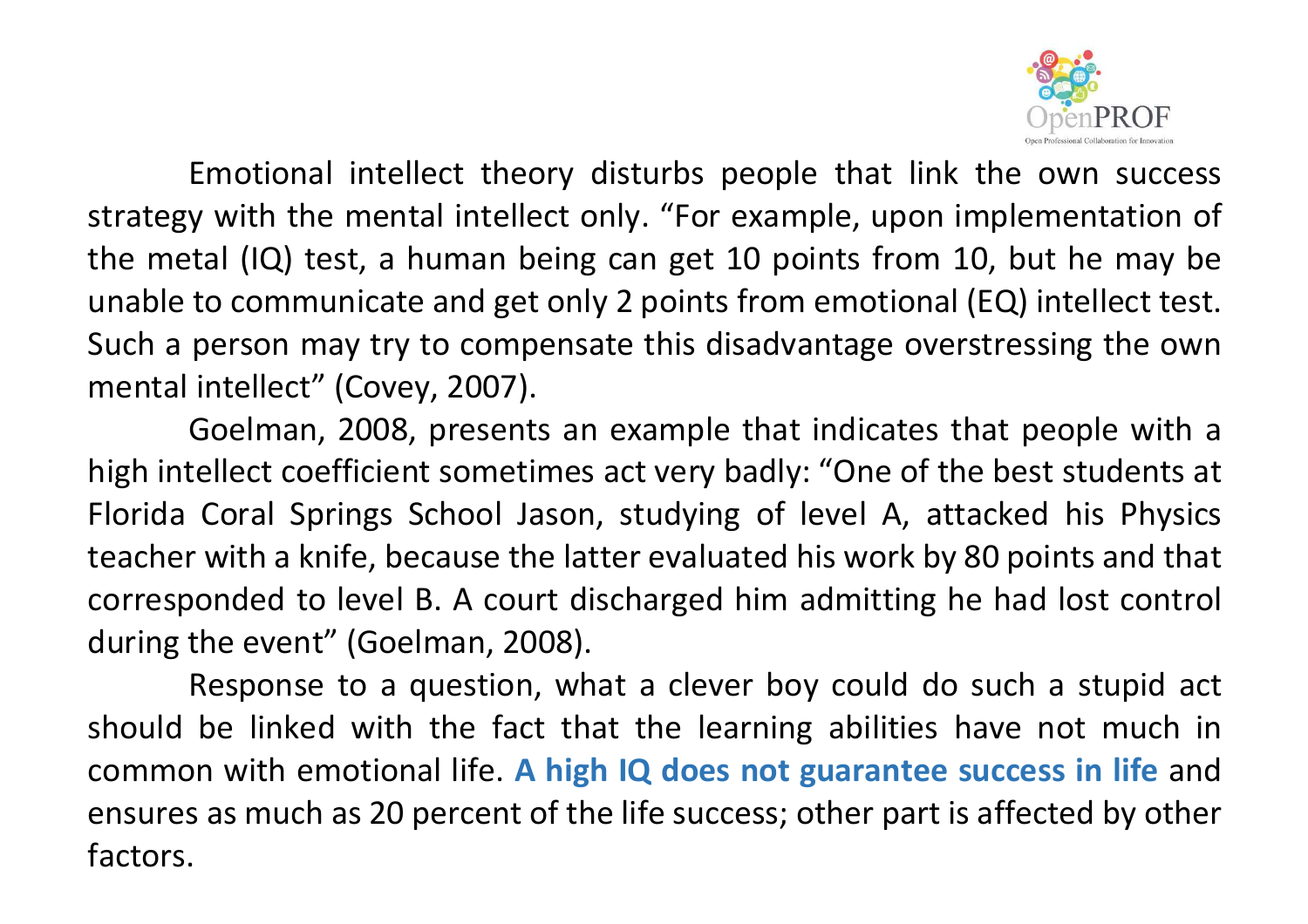

Links between the IQ test results and success disappear due to the majority of other character features, brought to life" (Herrnstein, Murray, Cuve, 1994).

Goelman, 2008 is convinced that the whole of "other character features" emotional intellect: ability to substantiate own behaviour, strength upon broken dreams, control on impulses, dissatisfaction with the result attained, mood control, ability to overcome difficult situations, skills to be in other's position.

**Aptitude does help a person to get ready to life, to learn the appropriate behaviour upon failure, to use the given possibility.** 

High IQ does not ensure the prosperity, prestige or success in life.